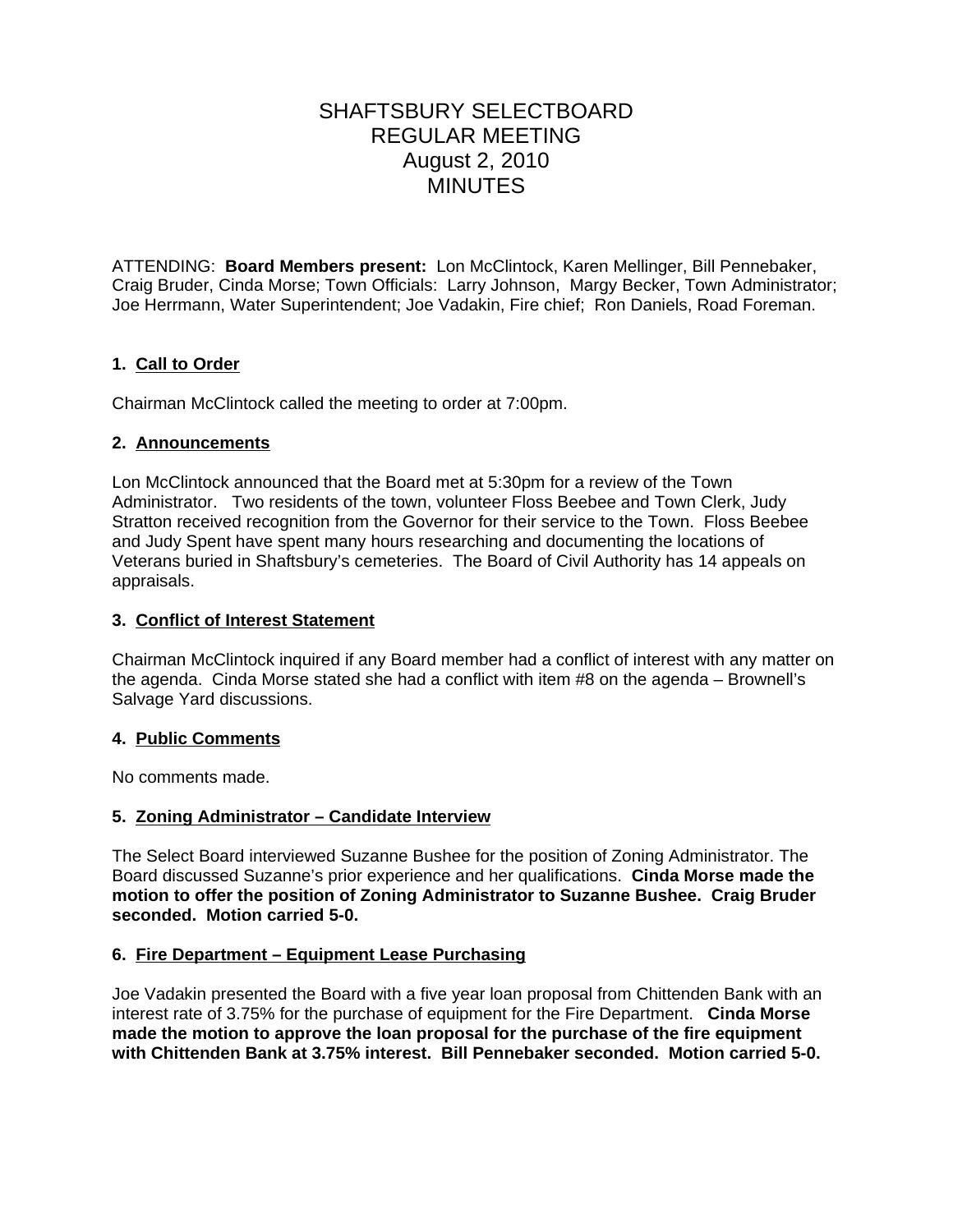#### Selectboard Meeting, August 2, 2010 2 **7. Deer Run Road Acceptance and Dedication**

The improvements to Deer Run Road have been completed. The dedication and acceptance documents have been finalized in order for the Town to take over the road. **Cinda Morse made the motion to authorize Bill Pennebaker to sign the documents to accept dedications for the right of way and transfer tax records. Craig Bruder seconded. Motion carried 5-0.**

#### **8. Brownell's Salvage Yard – Compliance with Settlement Agreement**

The State of Vermont granted Brownell's Salvage Yard a one year operating license in July. The Board will ask the new Zoning Administrator to continue to monitor the business.

#### **9. Facilities Planning**

The MSK Engineering has submitted a draft report concerning gross estimates to construct a Town garage, with questions for the Selectboard and Facilities Committee to consider. It appears the cost to build on either site would be about the same. The Facilities committee will meet and review the report.

#### **10. New Personnel Policies – Continued Discussions**

Cinda Morse updated the Select Board on the status of the personnel policies. Craig Bruder presented possible ways to reward longevity on the job. There is still more work and evaluation to be done on the policies.

#### **11. Role of Selectboard Liaisons**

Tabled until next meeting.

# **12. Town Administrator Report**

Margy Becker, Town Administrator reported that she had completed the workmen's compensation audit. She suggested, and Craig Bruder agreed, that the Town consider having a workmen's compensation waiver will be signed by sub-contractors who are Sole Propietors. Doing so could release the town of any responsibility.

There is an animal control issue with cats; there are not enough shelters in place for cats.

Margy Becker reported that a salt bid from American Rock Salt was reviewed with a bid of \$59.50 per ton.

Craig Bruder will follow-up on the authority of the Constables to enforce the town ordinance on unlicensed dogs.

# **13. Other Business**

Cinda Morse informed the Board that the State Public Service Board is holding a workshop on the topic of burying power lines on August  $11<sup>th</sup>$  at 9:30am at Montpelier. Cinda is planning on attending and Karen Mellinger agreed to attend if Cinda Morse could not make it.

The transfer station is in need of more signs showing the new hours. The new stickers are needed to use the transfer station; the cost is \$20 and can be purchased at the transfer station or the Town Hall.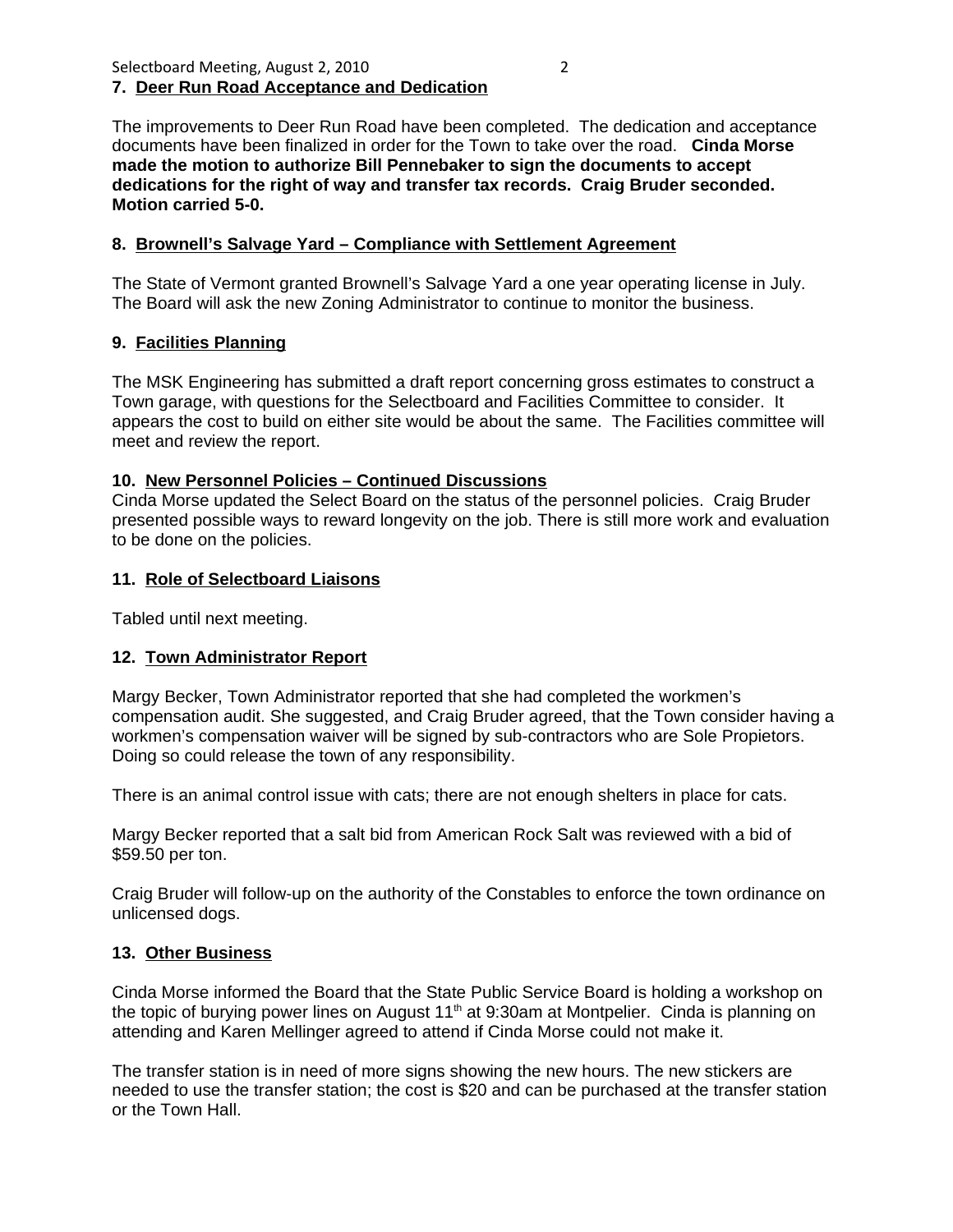**Cinda Morse made the motion to approve the minutes of July 12, 2010. Karen Mellinger seconded.** Changes to be made in Announcements are: The Selectboard walked the section of roadway that is being reviewed for discontinuance. Delete first two sentences in second paragraph. **Motion carried 5-0.**

**Karen Mellinger made the motion to approve the minutes of July 19, 2010. Cinda Morse seconded.** Changes to be made to minutes are as follows: separate the Water Board and regular meetings. Water Board minutes changes: Add to page 3 last paragraph regarding cost estimates "Karen Mellinger explained she voted against the motion due to the fact that the motion was for an amount not to exceed \$1750 and the engineer's estimates were \$1,000 - \$1,500".

Changes to regular meeting minutes of July 19: Re: Discontinuance discussions: Lon McClintock clarified that the purpose of the site visit was to assure a right-of-way from Old Depot Road to the Rhode Island Cemetery exists. The **motion** on page 3 was to "close the record and not take any further testimony". The vote was "3-1-1, Lon McClintock abstaining; Cinda voted against the motion." Re: zoning administrator discussions: insert "until replaced" and delete "service as needed". Further on in zoning administrator discussions it was noted the Selectboard's position is that the "zoning administrator has no authority to issue judicial opinions".

# **The motion to approve the minutes of July 19 carried 5-0.**

**Cinda Morse made the motion to approve minutes of July 26, 2010. Craig Bruder seconded.** Changes to be made are: P. 2 second full paragraph regarding Discontinuance discussions: re: Lon's comments: change to "no action was taken in 1932, so the record of 1932 could not clarify the record in 1911." Insert Lon McClintock's comment "The Selectboard action will provide finality on the question of whether the Old Cross Road has been discontinued." **Motion carried 5-0.**

# **15. Approval of Warrants**

TRANSFER WARRANT IN THE AMOUNT OF \$26,216.31 DUE TO THE GENERAL FUND FROM THE WATER DEPARTMENT, COLE HALL RESERVE, LISTERS REAPPRAISAL, AND TILGNER GRANT.

**Cinda Morse made the motion to approve the transfer warrant in the amount of \$26,216.31. Craig Bruder seconded. Motion carried 5-0.**

RETIREMENT WARRANT #W5R IN THE AMOUNT OF \$119.24.

**Karen Mellinger made the motion to approve retirement warrant #W5R in the amount of \$119.24. Cinda Morse seconded. Motion carried 5-0.**

PAYROLL WARRANT PR#4 IN THE AMOUNT OF \$8,105.70.

**Karen Mellinger made the motion to approve payroll warrant PR#4 in the amount of \$8,105.70. Motion carried 5-0.**